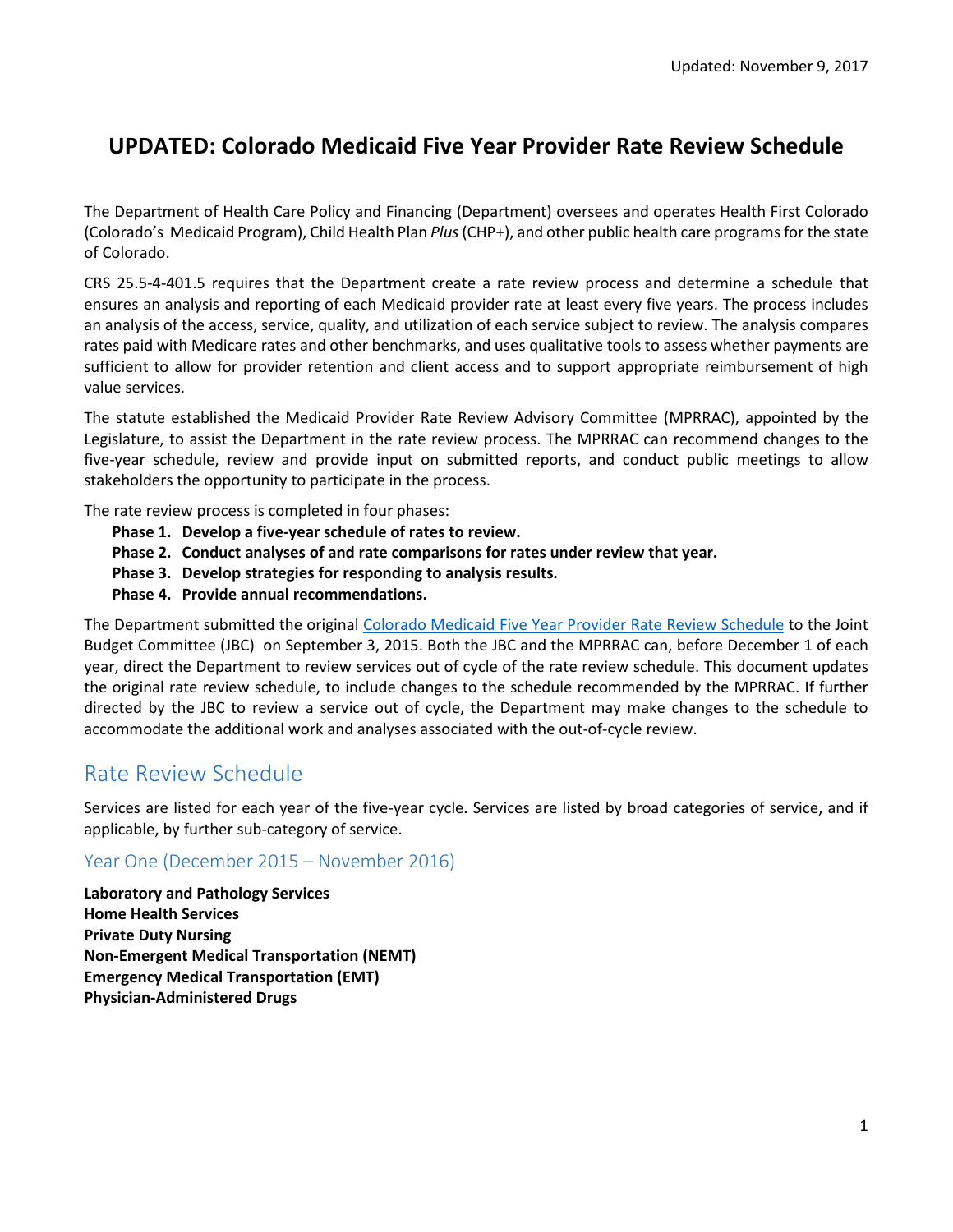## Year Two (September 2016 – November 2017)

#### **Physician Services[1](#page-1-0)**

- Ophthalmology
- Speech Therapy
- Cardiology
- Cognitive Capabilities Assessment
- Vascular
- Respiratory
- Ear, Nose, and Throat
- Gastroenterology

## **Surgery**

- Digestive System
- Musculoskeletal System
- Cardiovascular System
- Integumentary System
- Eye and Auditory System
- Respiratory System

### **Anesthesia**

 $\overline{\phantom{a}}$ 

## **Home- and Community-Based Service (HCBS) Waivers**

- Waiver for Persons Who are Elderly, Blind, and Disabled (EBD Waiver)
- Community Mental Health Supports Waiver (CMHS Waiver)
- Waiver for Persons with Brain Injury (BI Waiver)
- Waiver for Persons with Spinal Cord Injury (SCI Waiver)
- Children's HCBS Waiver (CHCBS Waiver)
- Waiver for Children with Autism (CWA Waiver)
- Waiver for Children with Life-Limiting Illness (CLLI Waiver)
- Children's Extensive Supports Waiver (CES Waiver)
- Children's Habilitation Residential Program Waiver (CHRP Waiver)
- Waiver for Persons with Developmental Disabilities (DD Waiver)
- Supported Living Supports Waiver (SLS Waiver)

## **Targeted Case Management**

<span id="page-1-0"></span><sup>1</sup> The MPRRAC voted to move **End-Stage Renal Disease (ESRD) and Dialysis** from year two, within physician services, to year four, to be analyzed with other dialysis services.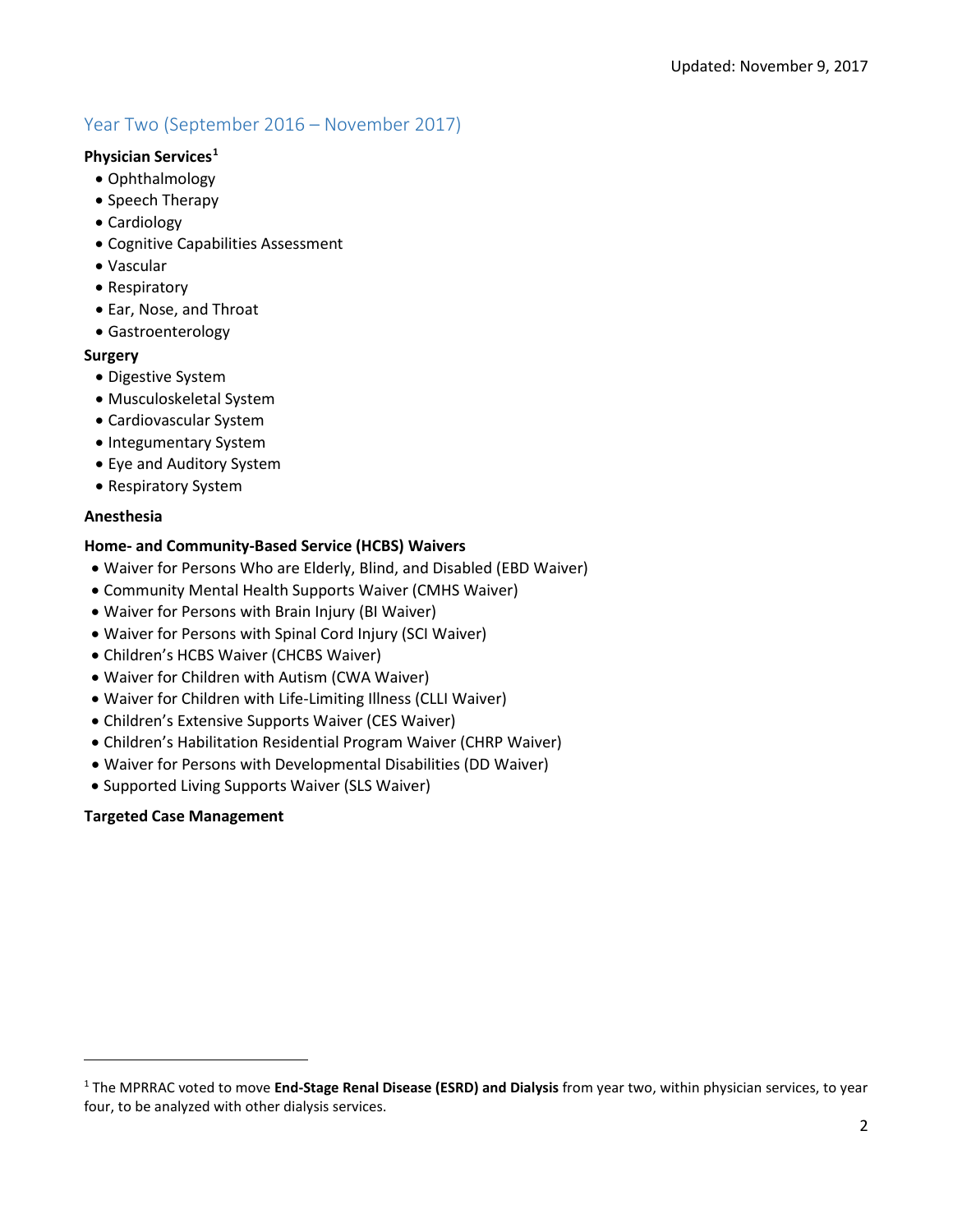## Year Three (September 2017 – November 2018)

#### **Physician Services[2](#page-2-0)**

- Primary Care and Evaluation & Management Services, including:
	- o Evaluation and Management (E&M) Services
	- o Vaccines and Immunizations
	- o Family Planning Codes
	- o Alternative Payment Methodology (APM) Codes
- Radiology
- Physical and Occupational Therapy
- Other Physician Services and Procedures, including:
	- o Allergy Services
	- o Neurology Services
	- o Sleep Studies
	- o Skin Procedures
	- o Genetic Counseling
	- o Miscellaneous Services

#### **Surgery**

- Maternity Services
- Other Surgeries, including:
	- o Genital System
	- o Nervous System
	- o Urinary System
	- o Endocrine System

#### **Dental Services**

## Year Four (September 2018 – November 2019)

**Ambulatory Surgical Centers Health and Behavior Assessment[3](#page-2-1) Residential Child Care Facilities (RCCF), Therapeutic RCCF (TRCCF), and Psychiatric Residential Treatment Facilities (PRTF) Dialysis and End-Stage Renal Disease Services Durable Medical Equipment**

## Year Five (September 2019 – November 2020)

**Prosthetics Eyeglasses Disposable Supplies**

l

<span id="page-2-0"></span><sup>2</sup> The Department is examining **Family Planning** in year three, instead of year four, because the majority of services within that sub-category of service have already been reviewed, or are scheduled for review in year three, under a different category of service. The Department is also reviewing all codes within the **Primary Care Alternative Payment Methodology (APM)** [code set](https://www.colorado.gov/pacific/hcpf/primary-care-payment-reform-3) in year three because many services within the code set were previously scheduled for review in year three. <sup>3</sup> The Department is examining **Health and Behavior Assessment** in year four, instead of year three, because other

<span id="page-2-1"></span>behavioral health services are scheduled to be examined in year four; this includes RCCF, TRCCF, and PRTF.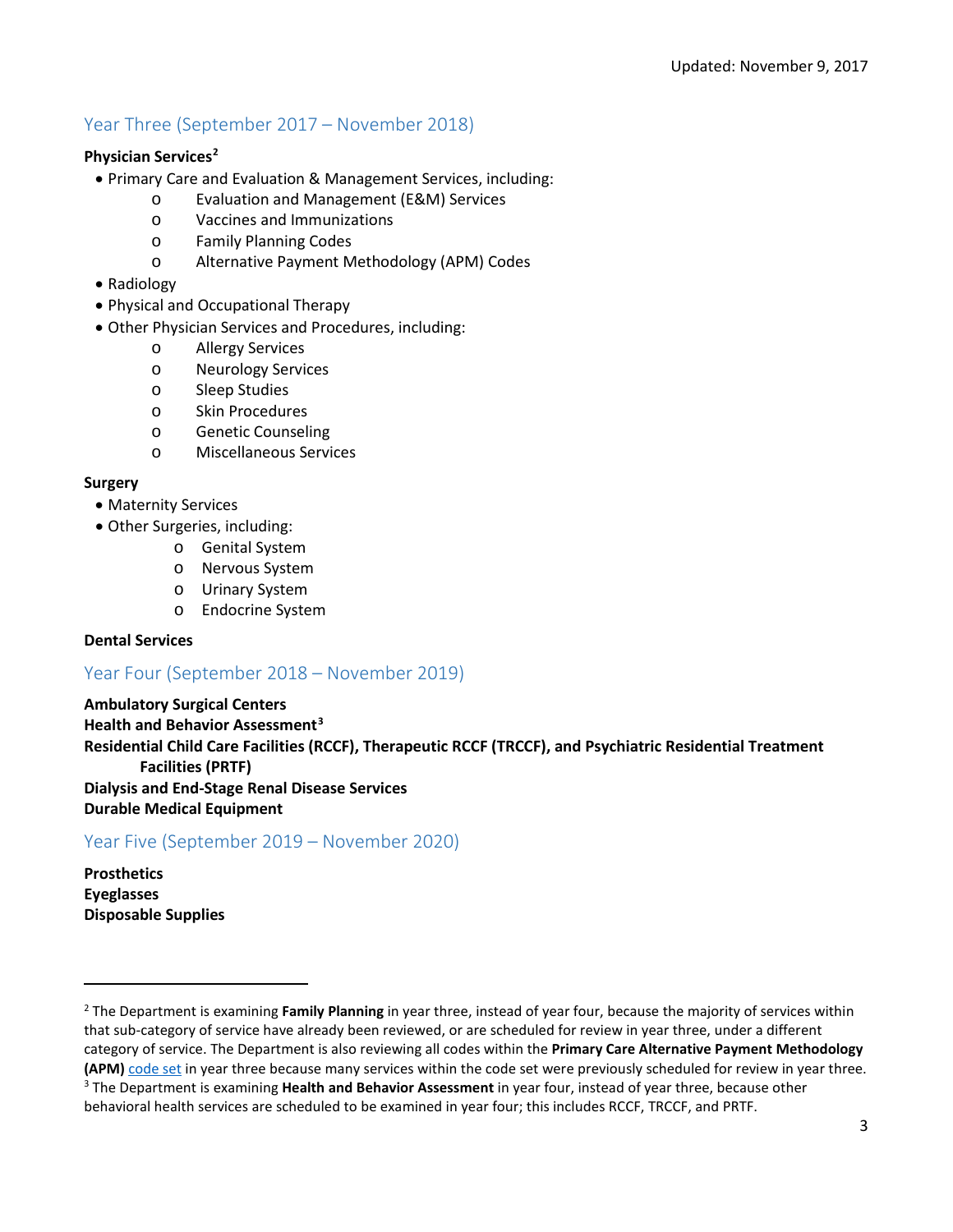The Department proposes to maintain capacity in Year Five to accommodate the need to evaluate new benefits, off-cycle reviews directed by the JBC or the MPRRAC, codes that do not fit under previously reviewed categories and sub-categories of service, and reviews required by new statutory and/or regulatory mandates.

# Excluded Rates

The Department recommended to exclude certain service categories from the rate review process. Service categories were generally excluded when those rates: are based on costs; have a regular process for updates, and that process is delineated in statute or regulation; are under a managed care plan; or are payments unrelated to a specific service rate. The Department has not made any additions to the original list of excluded rates, outlined below.

## **Medicaid Payer of Last Resort:**

Medicare crossover claims should be excluded from the rate review process because crossover claims do not reflect a payment for specific services. A Medicare crossover claim is a Medicare-allowed claim for a dual-eligible or QMB-Only (Qualified Medicare Beneficiary) member, sent to Medicaid for payment of coinsurance, copayment, and deductible.

### **Incentive Payments:**

Similar to crossover payments, incentive payments do not reflect a rate-based payment for services. Incentive payments are contractually-based and calculated based on provider performance in meeting a set of quality indicators specific to the contracted group.

## **Contracted Plans:**

Contracted Health Maintenance Organizations (HMO) and Behavioral Health Organizations (BHO)<sup>[4](#page-3-0)</sup> are reimbursed based on an annually-calculated per-member per-month, or capitated,rate. Capitated rates are reviewed annually by actuaries, contractually stipulated, and are updated during each contract renewal period. The contract includes a table of actuarially-computed rates that the Department will pay.

## **Selected Regular Rate Setting Work:**

Inpatient Hospitals<sup>[5](#page-3-1)</sup>: Inpatient rates are revised annually and are based on updated Medicare base rates with specific Medicaid cost-add-ons. The payment methodology uses Diagnosis Related Groups (DRG) weights that are updated at least every other year. The latest update to the weights was completed for the July 1, 2016 All Patient Refined Diagnosis Related Group (APR-DRG) implementation. The calculation of the weights involves analysis of cost, payment, and utilization of the covered inpatient services.

Outpatient Hospitals<sup>[6](#page-3-2)</sup>: A prospective payment methodology - Enhanced Ambulatory Patient Grouping (EAPG) System – was implemented for outpatient hospital services in November 2016. Similar to inpatient hospital reimbursement, specific cost information is included in the rate to account for cost variation across providers. Transportation, which was not affected by the EAPG transition, remains under the current fee schedule payment methodology.

 $\overline{\phantom{a}}$ 

<span id="page-3-0"></span><sup>4</sup> 10 CCR 2505-10 Section 8.205 - 8.215 - Managed Care; CRS 25.5-5-407.5. Prepaid inpatient health plan agreements; 25.5- 5-411.Medicaid community mental health services (4)b

<span id="page-3-1"></span><sup>5</sup> 10 CCR 2505-10 Section 8.300.5; CRS 25.25-4-402

<span id="page-3-2"></span><sup>6</sup> 10 CCR 2505-10 Section 8.300.6